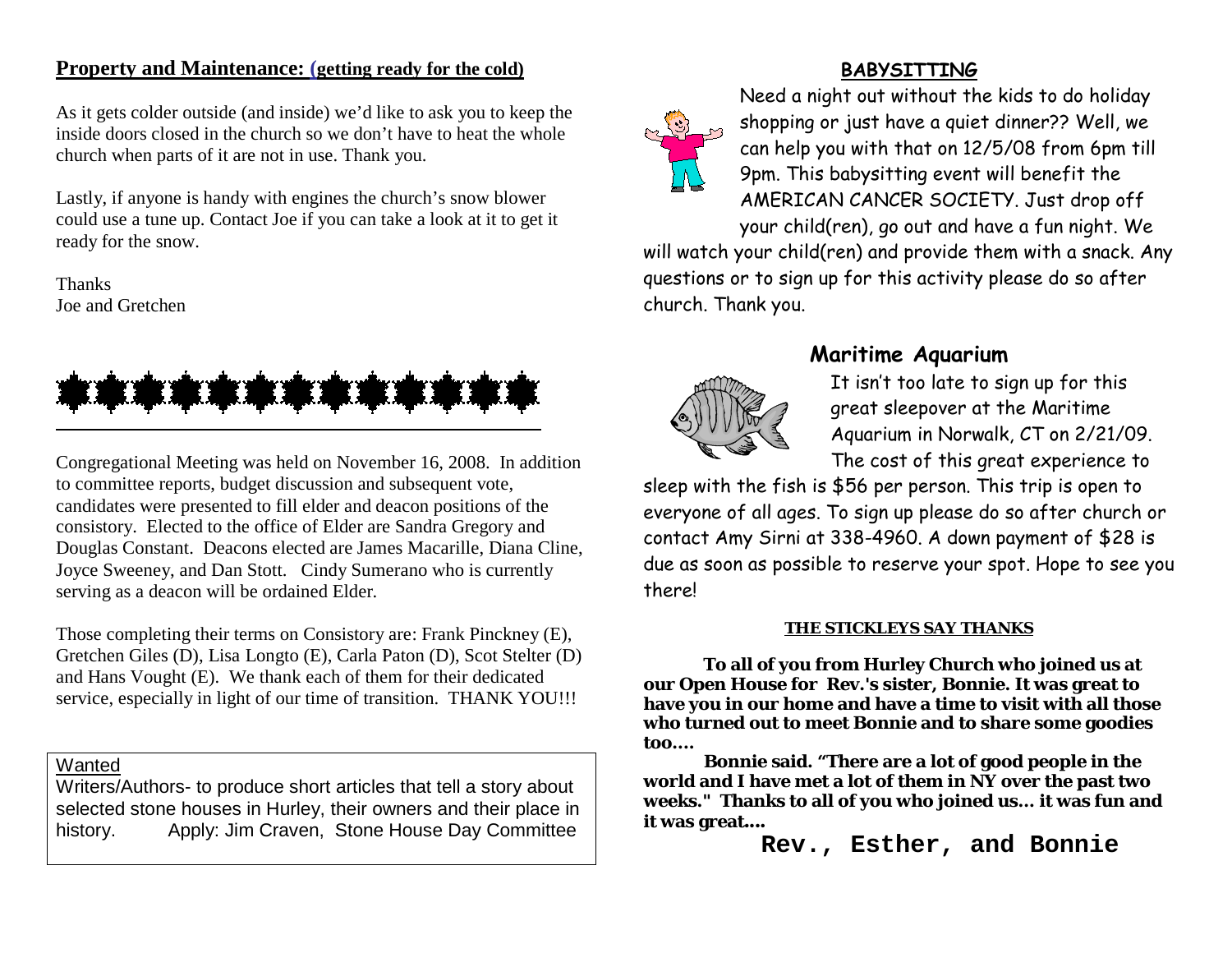# **Youth Group**

On 10/3 we had our first babysitting event. We had a great group turn out for this. Please mark your calendars for our next babysitting on 12/5 from 6pm till 9pm. This is a great time to shop or have a quiet dinner before all of the hustle & bustle starts.

On 10/17 we held a Youth Group sleepover at the church. During this event we sang songs from Camp Warwick & assisting us with the melody was Wayne Waligurski on his electric guitar. We also broke the kids into 2 groups & gave them a task. How would you change someone's life if you were given money & the opportunity to do so? After a half hour of discussion the groups came up a benefit walk to raise money for Habitat for Humanity a pancake breakfast to raise money for mosquito nets for people in Africa. Look for these fund raisers in the spring of 2009.

We put together 4 Thanksgiving baskets for area families. We were able to put \$50 Target gift cards in each basket as a little something extra. We also received from Adams 4 turkeys for these baskets. Thank you to everyone that donated food items for these baskets.

We are 24 note cards for \$5.00. Calendars are sold out. We thank you for your support; pick up your note cards before they are gone as well.

We baked & sold our annual Pumpkin & Cranberry breads for Thanksgiving. We thank everyone that purchased bread. We had a great time making it & we hope that you enjoyed eating it.

The mitten tree is up & we are collecting adult hats/gloves/warm socks. Please place these items on the tree on the landing. The last collection date for this is 12/21/08.

We will be going caroling on Dec. 12. If you live within a 3 miles radius of the church & would like us to come to your house to sing a few carols please let Shannon Butler know.

Our upcoming events: Dec 5 Babysitting;  $12<sup>th</sup>$  Caroling in the Hurley area; Jan 31 Make chili and Feb 1 Sell chili for Souper Bowl Sunday.

We look forward to seeing you at one or all of the above activities.

The Youth Group would like to wish you & your family a Merry Christmas & a Happy New Year.

Sandy & Katie Emrich, Lisa Longto - Youth Group Leaders

## **Women's Guild**

Pecans are here & ready for pick up. If you didn't put an order in but would like some pecans they are \$7.50 a bag. We have a few extra but hurry as they are going fast. If you have already picked up your pecans we thank you for your support.

Below is our calendar of activities:

| 12/14/08 | Cookie Walk & Executive Committee meeting     |
|----------|-----------------------------------------------|
| 1/18/09  | <b>Annual Birthday Party</b>                  |
| 2/14/09  | Sweetheart Spaghetti Dinner-fund raiser for a |
|          | commercial refrigerator for the kitchen       |
| 2/15/09  | Meeting                                       |
| 3/15/09  | Meeting & butterfly exchange                  |
| 4/5/09   | Easter egg hunt for the kids                  |
| 4/19/09  | Meeting                                       |
| 5/17/09  | Pot Luck Luncheon                             |
|          |                                               |

Have an idea for a new fund raiser or activities please let us know as we are always looking for new things to do.

We wish you & your family a Merry Christmas & a happy 2009! Sandy Emrich-President

# **Dear Church Family,**

 **We are truly blessed to have you in our lives. Appreciation and heartfelt thanks to all who have sent cards, phone messages and food. It is good to know that we all believe that God is good and will continue to bless and heal. This does make our lives a little easier to bear during this rough time.**

> **We remain, Sincerely yours, Neil and Debbie Zuill**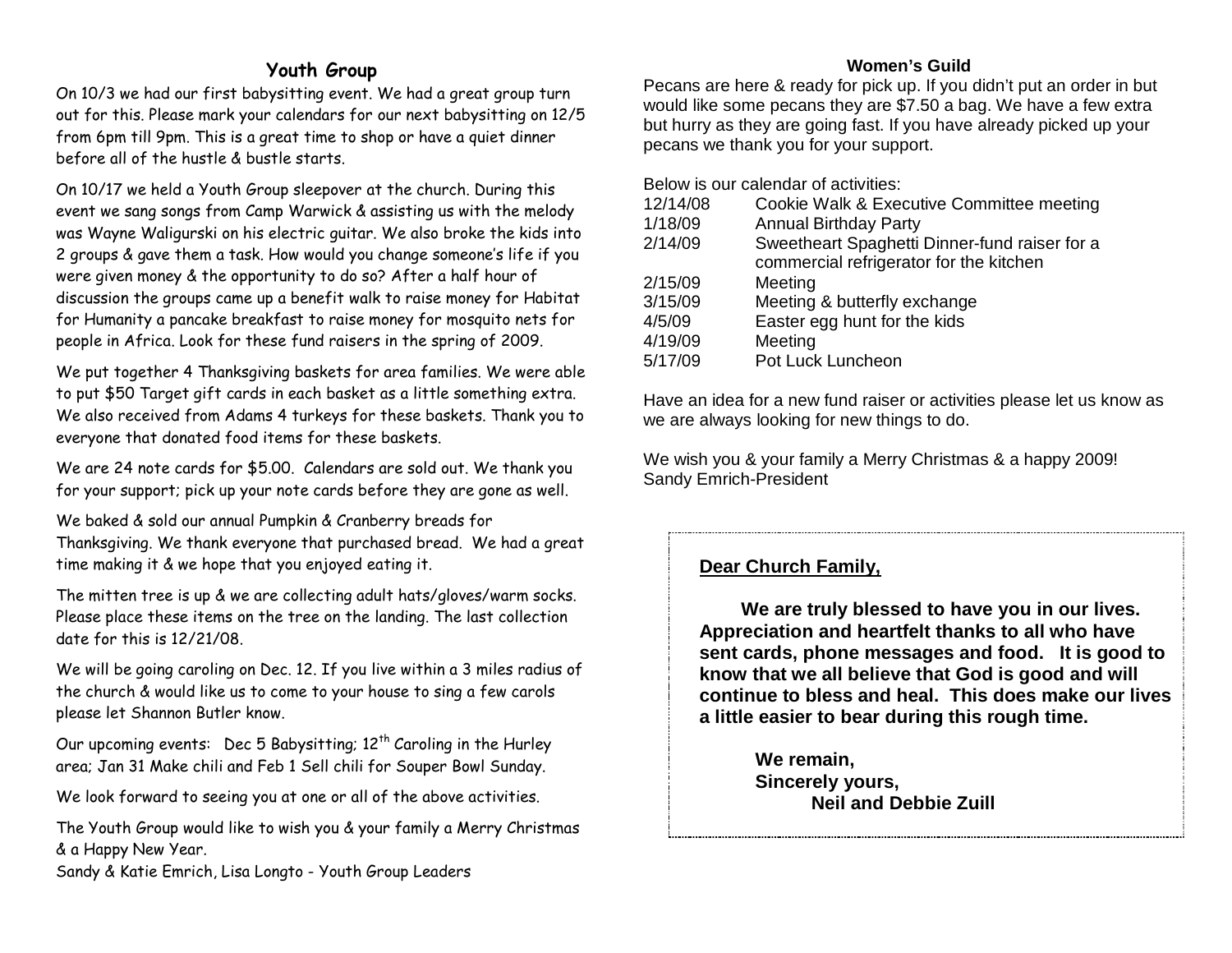## **Dear Rev. Vanderlaan**

It was lovely to find a letter from your board of elders in the mail. Actually amazing, since Tsumeb is in Namibia and the letter was addressed to South-Africa! I also did not receive it in Tsumeb, but Windhoek Namibia , where we now live. I guess the postal service must have had some divine help??

We are members of our local church here in Windhoek, the Afrikaans version of the Dutch Reformed church.

We still think and remember fondly our stay in Hurley, Hillside Ave, the lovely church family and Rev. Stickley. My daughter, Esmarie was christened there and I will never forget how Rev Stickley held her high in the air, walking up and down the isle introducing her to the congregation!!

When we left the USA, I was pregnant with our 3rd child. Time has flown by and the children are now 6, 8 and 10 yrs old.

We lived in Tsumeb-- northern Namibia -- for 4 years and then went to work in Angola, living in Luanda for 2 years-- an adventure and story of it's own...there we held house church, kids went to International school...

We are now, hopefully, settled in Windhoek, Namibia, got the house, 3 dogs and two budgies. I am a physiotherapst/ Physical therapist, working from home and Victor is purchasing manager at a large Namibian company.

Thank you for the interest in our well-being. I can just tell you that the Lord is ever faithful and very good to us! Living in Africa is not always easy, but it is the best place to be!!!

### God Bless,

Elodie and Victor Boshoff and kids Louis, Esmarie and Christo

# REMINDER

To all Junior Choir members and Parents,

Junior Choir sings during church service on the  $4<sup>th</sup>$  Sunday of each month as well as Christmas & Easter. It is necessary for the children to come to warmup/rehearsal by 9:15am on those Sundays they sing. Jr. Choir also meets for rehearsal every Sunday after church for approx. ½ hour.

Thanks for your Co-operation Lonnie Kulick, Choir Director

*"Virginia Dumas and her family are very thankful to the congregation for all their calls, cards and prayers during her recovery"*

# *missions missions missions missions missions missions*

Shoe Box Christmas Project: A huge "thank you" to all who participated in Operation Christmas Child. We collected 57 shoe boxes filled with all sorts of goodies for children of all ages. These gifts are now on their way to share God's love with children all around the world. Together we can make a difference!

#### \*\*\*\*\*\*\*\*\*\*\*\*\*\*\*\*\*\*\*\*\*\*\*\*\*\*\*\*\*\*\*\*\*\*\*\*\*\*\*\*\*\*\*\*\*\*\*\*\*\*\*\*\*\*\*\*

The 2008 Sr. High Coat drive was a success. We collected over 75 coats and jackets which have already been distributed to our neighbors in need. The recipients were so grateful to receive warm coats just in time for the chilly weather. Thank you to all who took the time you support this effort!

#### \*\*\*\*\*\*\*\*\*\*\*\*\*\*\*\*\*\*\*\*\*\*\*\*\*\*\*\*\*\*\*\*\*\*\*\*\*\*\*\*\*\*\*\*\*\*

"Turn your old cell phones into CASH". Don't know what to do with your old cell phone when you get a new one? You don't want to throw it away and add to the waste stream. Bring it to the church hall for our RECYLCING program. Old working cellphones will be recycled and the church will receive money for them. Look for the CELLPHONE RECYLE box in Schadewald Hall in November.

Any questions call Bonnie Dumas 339-4758.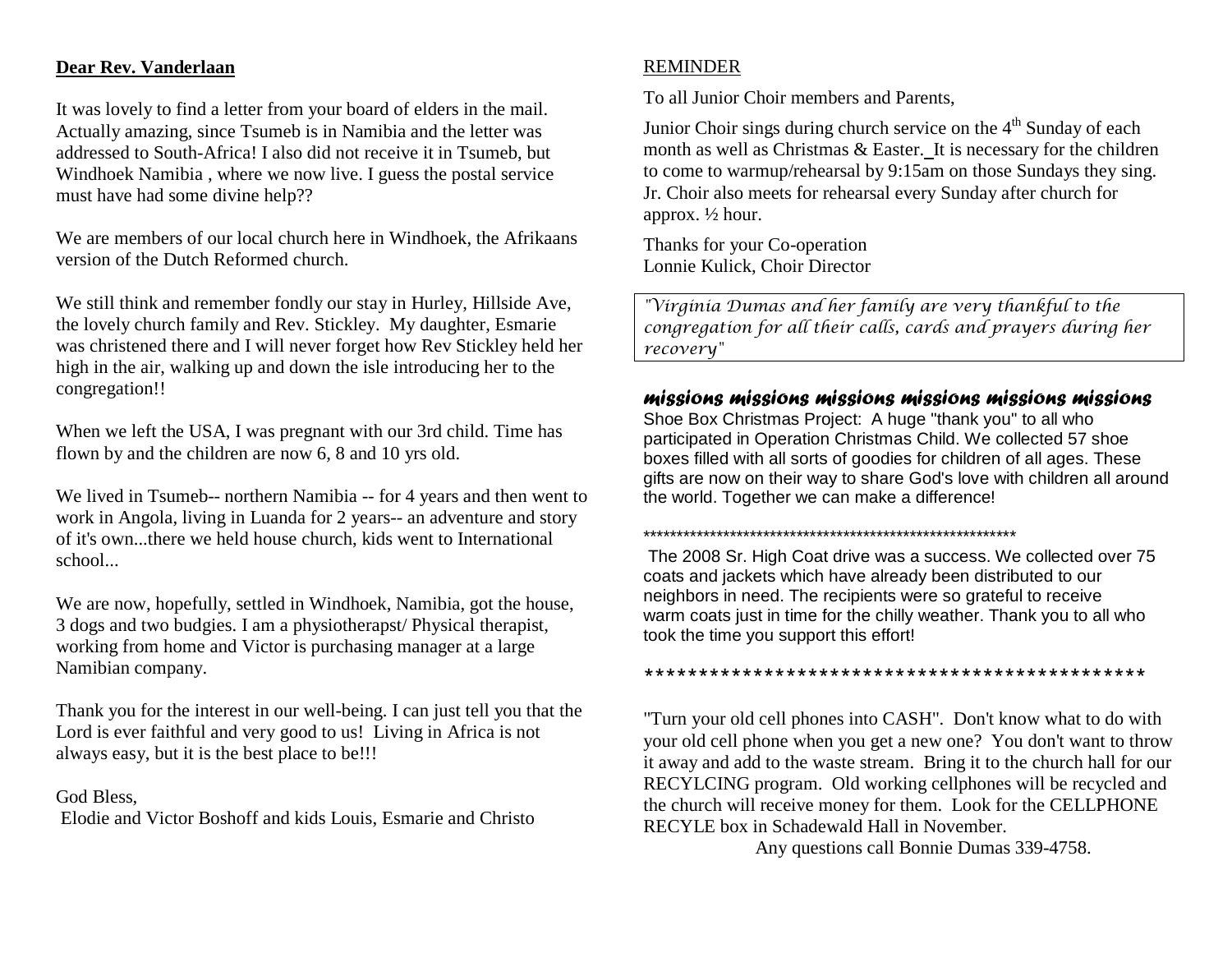## **CHURCH 2009 OPERATING BUDGET**

|                                | 2009          |
|--------------------------------|---------------|
| <b>INCOME</b>                  | <b>Budget</b> |
| Envelopes                      | 120000        |
| Loose Plate                    | 12000         |
| Envelope-Spec                  | 4200          |
| <b>Building Fund</b>           | 6500          |
| Estates                        | 5600          |
| <b>Investment Div/Interest</b> | 13300         |
| <b>Building Usage</b>          | 12400         |
| <b>Church School</b>           | 1400          |
| Women Guild/Quilters/Youth     | 0             |
| Stone House Day                | 9500          |
| Misc. Dinners                  | 4600          |
| Misc./Classis/Ref              | 29747         |
| <b>Cell Tower Income</b>       | 13800         |
| <b>Miscellaneous</b>           | 800           |
|                                | ========      |
| <b>Operating Income</b>        | 233847        |
| <b>Transfer from Savings</b>   | 35755         |
|                                | :==========   |
|                                | 269602        |
| <u>EXPENSES</u>                |               |
| Pastoral & Personnel           | 124230        |
| Finance & Administration       | 45977         |
| Worship                        | 2130          |
| Property & Maintenance         | 58235         |
| Program & Activity             | 1450          |
| Education                      | 1800          |
| <b>Mission</b>                 | 28000         |
| <b>Fund Raising</b>            | 7780          |
|                                | ==========    |
| <b>Operating Expenses</b>      | 269602        |

The above budget for 2009 was presented at our congregational meeting on November  $16<sup>th</sup>$ . Following discussion the budget was voted on and approved

#### Joseph F Ulrich

 $P$  O Box 84 Hurley, NY. 12443

November 10, 2008

Hurley Reformed Church Hurley, NY, 12443

Dear members of the Consistory:

I'd like to take this opportunity to express my gratitude to the Hurley Reformed Church Consistory for allowing me to live in, and take care of, the parsonage over the past few years. From the moment I moved in I considered it a joy, an honor and a privilege to be able to live in such a historic and important house. I also considered it my obligation to be as accessible and responsive to the church's needs as possible. I tried my best to the serve as much as I could while living here. As you can imagine, being this close to the church allowed me the "pleasure" of being the first point of contact for many events, natural and man-made, that happen in our buildings. I've come to realize that water/rain is not our friend but I certainly have found that all the people that work in and use the building are our friends. We're lucky to have many people in this church that are involved and help out as much as they do. I've met many of these people while living here and am happier for it.

Change is good and I know the arrival of our new minister will enhance that spirit of change. I know we've focused much attention on the needs of the church buildings within the last two years. We now realize that it's appropriate to see a new focus on the needs of the parsonage. Work we do on the parsonage will only enhance the Hurley church's overall charm.

Again, thank you for the opportunity to live in, and take care of, the parsonage. If you can believe it, all the leaks, drafts, creaks, and visitors (mice) made the parsonage a special place to me. Aaron and Jayne were scared of the house when we first moved in. Along with me, they've grown to love it and living here will forever be a great memory for us.



Joe Ulrich

**The annual Cookie Walk,** sponsored by the Women's Guild, will be held on December 14, 2008, right after the worship service. Most of you know the routine.... bake a lot of cookies (several batches of the same recipe works well). Then bring them to the kitchen on the morning of the 14th. There will be ladies in the kitchen to arrange the cookies on platters, or you may do this at home and just bring them in. Then, after church, you enter Schadewald Hall, get a cookie box, and proceed down the tables to fill your boxes. The more you bake, the more we have to offer for sale. You do not have to bake to be a buyer. Let's make this a record Cookie Walk. (We got snowed out last year, remember?!!?)

Thank you, Joyce Pinckney and Christa Conlin, co-chairs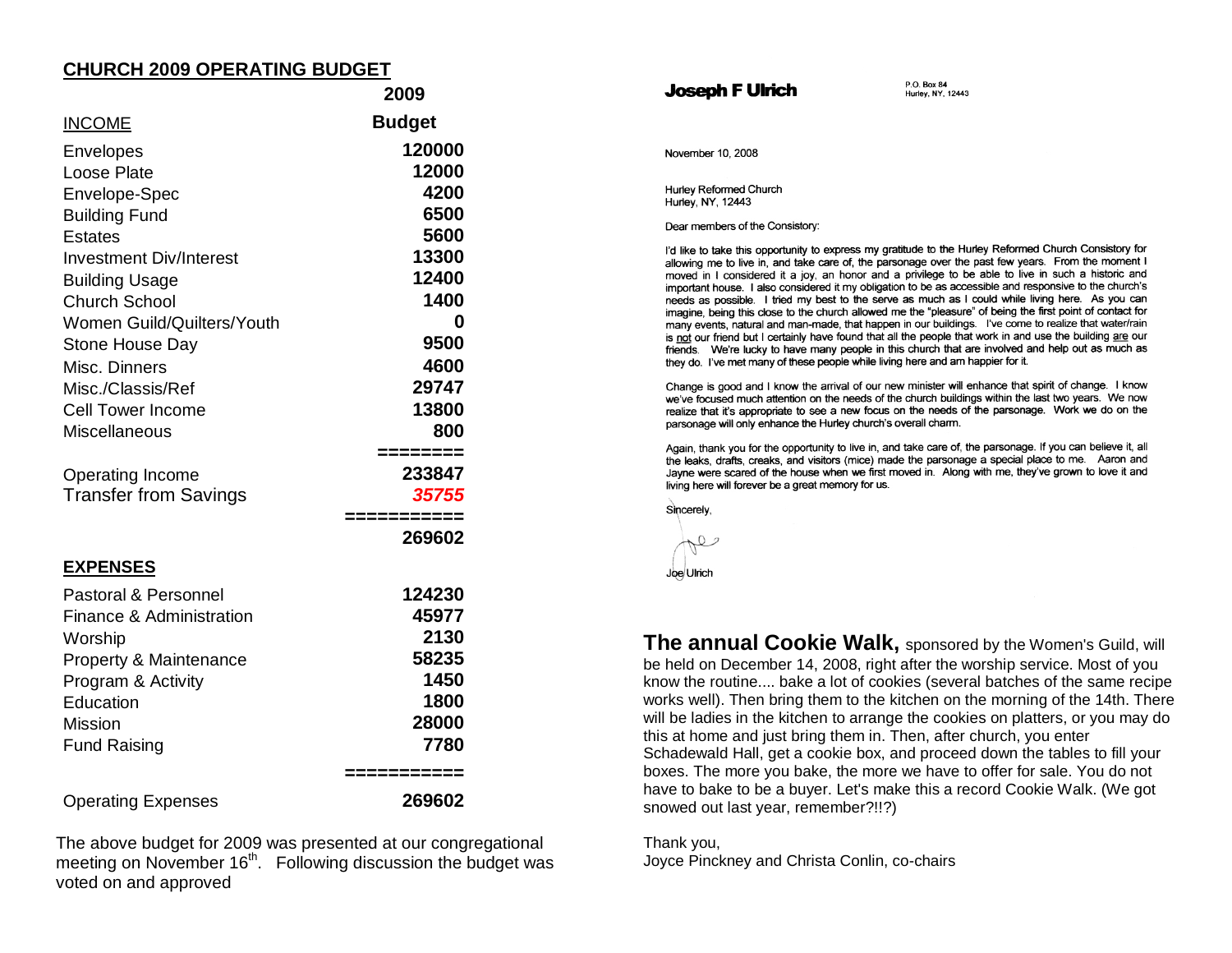#### **PARSON TO PERSON: "The Last-Chance Column"**



This will be my final "Spire" article. I've appreciated your feedback on the things I've tried to share in them over the past two years. Since the  $1<sup>st</sup>$  day of my arrival as your "S.I.M." (Specialized Interim Minister), you folks have continued to extend to me warm and sincere words of welcome, encouragement, and support for which I'm deeply grateful.

Thank you for letting me enter your lives; for hearing me as God's ambassador; for being open to changes and being so co-operative which helped us move forward; for forgiving my mistakes, failures, and false starts; for letting me barge in when you were at your best and sometimes when you weren't; for your honesty; for the honor of being with you in times of illness, tragedy and sorrow, those fun times like baptisms, wedding receptions, as well as including us in so many of your personal social activities. I'm even grateful for the daily commute that gave me time to ponder, plan, cool off, sing along with the radio, and even pray (with my eyes open, of course).

As I now "gird my loins" (to use a Biblical term), take my "walking stick" in hand, and step out for whatever new challenge God has for me, please know that the past two years have been a great time of learning, sharing, growing and living the faith. It's been a distinct honor and privilege to have been invited to serve among you. (June joins me in the sentiments contained in these paragraphs). We plan to continue to receive the "Spire because we will certainly be interested in knowing what's happening at the church that we've poured two years of our lives into. On rare occasions we'll find a say to stop in to say "hi" and catch up with what's happening in your lives.

My final words of love and admonition are these: Give your new pastor, your Consistory, and other church leaders your time, prayers and help. Discover and use your spiritual gifts. Love one another. Be open, flexible, forgiving, and willing to compromise and change. Be present at worship. Expect good things from God to happen at Hurley Church, and through the poser of the Holy Spirit they will.

"Shalom", (Hebrew word meaning God's peace and Blessings).

### **Pastor Bob**

November 15, 2008

Dear Brothers and Sisters in Christ:

Thank you for your support on October 5th. It was a very special Sunday for me, one which I shall treasure always. I so look forward to November 30, the first Sunday of Advent, when I begin my ministry among you. In the meantime, I've been saying good-bye to clients and clinicians at the Addiction Institute as well as the congregation at the Kinnelon Reformed Church. This morning I leave for a short mountaineering stint. It seems as if I'm packing on more than one front. Lately my pace has been non-stop. How I long to settle at 17 Main Street, and embrace the Advent Season with you, and the unhurried sense this holy time conveys. Isaiah 11 reminds us that the "leopard will lie down with a young lamb" when the Messiah comes. What a wonderful image of rest as well as reconciliation. In the Gospel of Luke, we are told that the greatest event in history occurred in a manger where Mary gave birth. Certainly the busyness of Bethlehem was lost as a family quietly coalesced in that stable, surrounded, perhaps, by God's tethered creatures. I think our creche scenes are helpful because magi, shepherds, and proud parents are locked in place. Can you imagine an automated creche scene where the celebrants are in constant movement? The Psalmist writes: "Be still and know that I am God " (46:10). That's what we're called to do. May we slow down during Advent so that we can anticipate Christ's birth anew in our hearts and minds.

See you soon.

In Christ's Service,

Bob G.